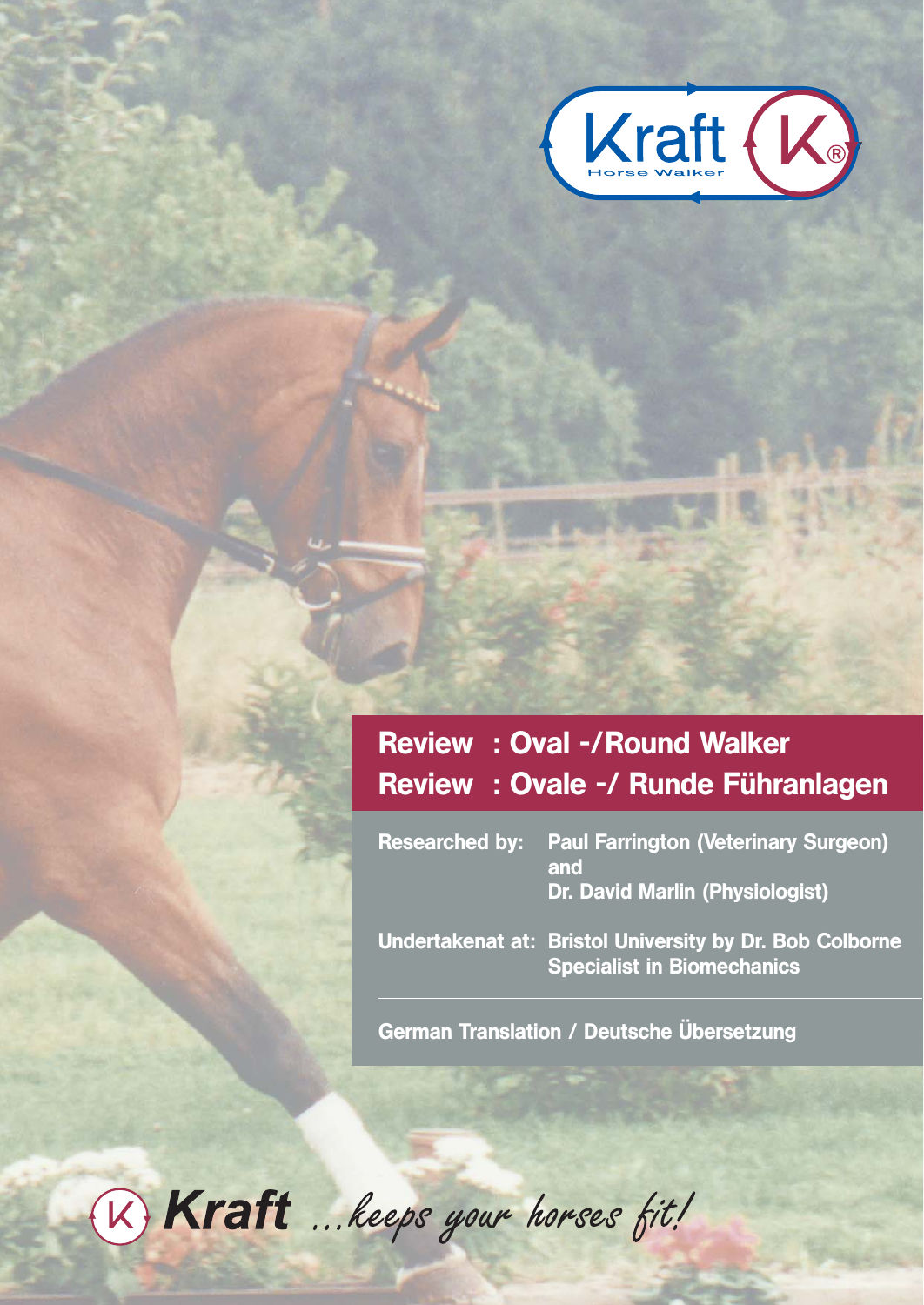## **INTRODUCTION**

Horsewalkers (electro-mechanical devices that allow multiple horses to be exercised simultaneously in a controlled fashion) are used extensively in the management and training of horses. They permit controlled exercise of horses at walk and trot. They are less labour intensive than other forms of controlled exercise, such as walking in-



hand, lunging or riding. Horsewalkers may be used for a variety of reasons including warming-up or cooling down prior to ridden exercise, as a way to relieve boredom in stabled horses, for controlled exercise as part of a rehabilitation programme and to supplement ridden exercise. Horsewalkers are often also used where ridden exercise is not desirable or possible, such as in preparation of young animals for sale. The majority of horses can be trained to accept being exercised on a walker within a short period of time. Any form of exercise carries a risk of injury and whilst there does not appear to be any objective information on the safety of this form of exercise, it would generally be considered that the Horsewalker is a very safe form of exercise.

Until recently, Horsewalkers have been exclusively of a round design in which the horse is constantly turning on a circular track. The radius (tightness) of the turn is determined by the diameter of the walker – the large the walker, the more gradual the turn. At present commercial round Horsewalkers vary from around 10 to 30 metres in diameter. The conventional design is of a centre post from which radiate arms that support the moving dividers that separate the horses but also encourage them to walk as the centre post rotates, in turn moving the dividers. Whilst the majority of walkers can operate in either a clockwise or anticlockwise direction, whilst on the walker the horse is still turning constantly.

Exercising at walk or trot on a circle for prolonged periods of time must be considered to a large extent unnatural for a horse. Horses at pasture, whether grazing or exercising, move in all directions and never in one continuous direction. The same is true of ridden exercise. No rider would work his or her horse continuously for 30 minutes on a circle, even when working in a confined area. For example, a Dressage test incorporates many changes in rein and exercise in straight lines as well as on turns. Lunging is another mode of controlled, unridden, exercise that is commonly used by horse owners or trainers. Lunging may be used in place of ridden exercise or to train riders or as a warm-up for the horse prior to it being mounted and ridden. However, prolonged lunging is not advisable and in addition, as with circular walkers, changing the rein frequently is common practice.

Continual turning may be deleterious to the musculoskeletal system (muscles, bones, tendons, ligaments and joints). For example, it is widely recognised that signs of lameness are exacerbated in horses exercised on a circle (Swanson 1988, Wright 1993) This is commonly used by veterinary surgeons in lameness investigations. It is also suspected that sharp turns may contribute to injury of distal limb structures (i.e. those structures furthest from the body such as the foot)(Dyson 1991; Chateau et al. 2005). This implies that turning exercise changes the weight distribution through the limbs. The surface on which a horse is lunged may also determine whether lameness is apparent or not; a horse may not exhibit lameness when lunged on a soft surface but may do so when lunged on the same size circle on a firmer or uneven surface.

Most research into how horses move has been concentrated in horses walking and trotting in straight lines, or on treadmills, and there are only a limited number of studies relating to horses turning on a circle.

Only one kinematic (movement) study (Chateau et al. 2005) has evaluated the effects of turning a corner on the distal joint motions. Horses turning in a sharp (1.5m diameter) left circle demonstrated that stride length is shortened, but stance duration (the amount of time the foot is on the ground) is longer. This work also showed that the lower leg and foot rotate as the weight of the horse moves over the limb.

Research from Australia (Davies & Merritt 2004) showed that the outside edge of the cannon bone is not loaded significantly during exercise in a straight line on a flat surface. The same group of researchers also showed in a separate study that surface strains on the cannon bone vary between inside and outside forelimbs during turning. On the inner surface of the cannon bone, compression of the bone is greatest in the outside limb, and stretching of the bone is greatest on the inside limb. On the outer surface of the cannon bone, both compressive and tensile peaks are largest on the inside limb, which also showed the largest recorded strains in compression. On the dorsal (front) surface of the bone (where bucked shins occur in young horses), compressive strains were largest on the outside limb, and were greater on larger circles. They concluded that turning exercise is required to maintain normal bone, in that low-speed exercise in a straight line only loads the outer edge of the cannon bone.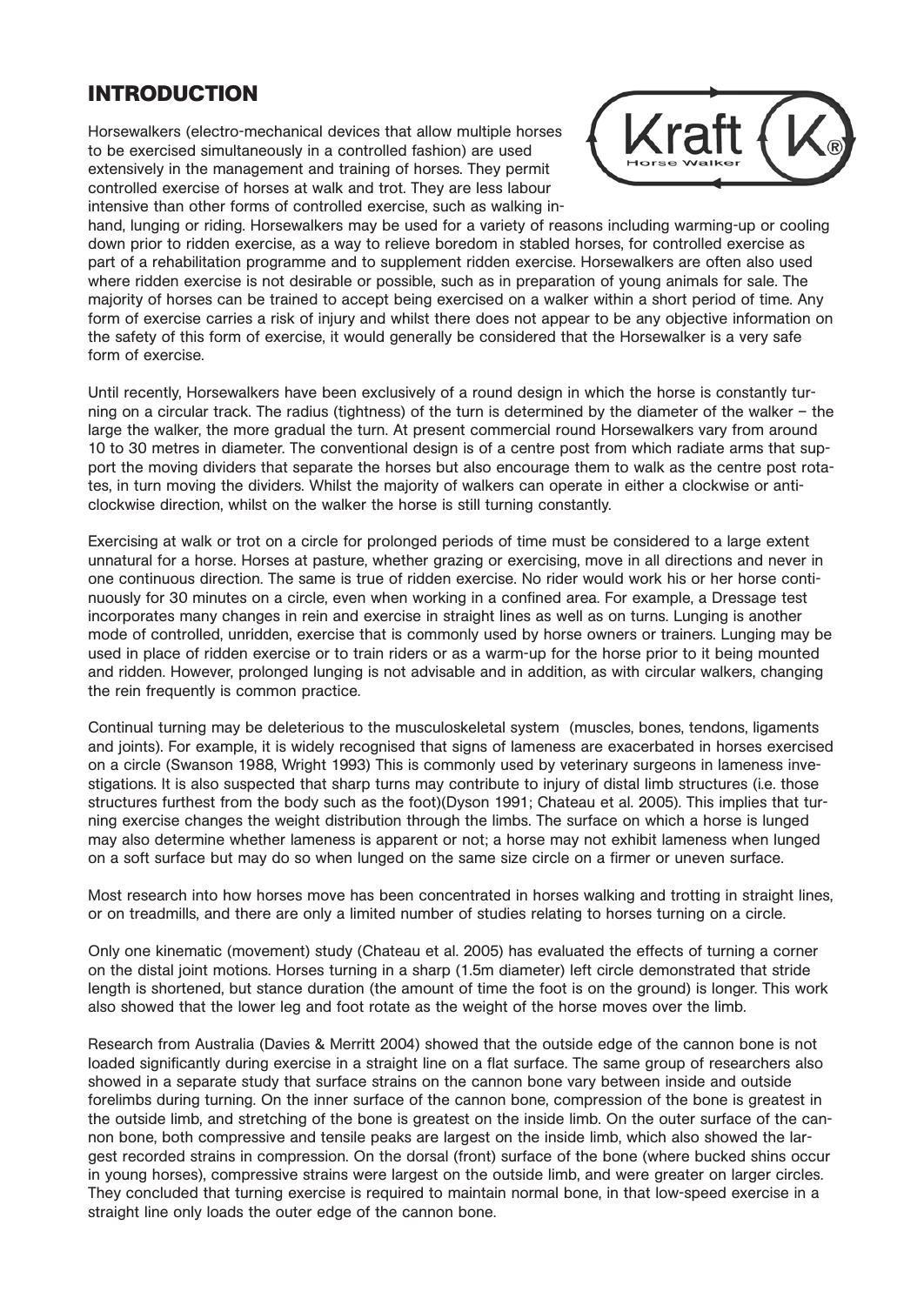In 2006 workers from the US (Clayton et al. 2006) studied the effect of trotting in a circle on the centre of mass of the horse. The centre of mass is a point within or on the body at which the mass of the body is considered to act. The centre of mass may vary according to gait, speed and direction of travel. The location of the centre of mass affects the distribution and size of the loads on the limbs. These researchers showed that in horses trotting on the lunge on a 6m dia-



meter circle at a speed of 2 metres/second, all horses leaned inwards at an angle of 15°. The speeds attained by these horses at trot on a circle are lower than those typically seen for horses on a straight line. As the speed was slower, the implication is that stance proportion was increased (i.e. the weight bearing phase of the stride was longer on a circle than would be expected in a straight line). Furthermore, the researchers pointed out that "horses may behave differently when turning clockwise versus counter-clockwise due to asymmetries in strength, suppleness and neural programming ". Thus, whilst it is often assumed that an equal amount of exercise on each rein on a circular Horsewalker should be applied, this may not be the case for many horses and may actually be counter-productive.

The potential negative impact of circular exercise has also been highlighted with respect to the muscular system: "Especially in the initial stages of a return to work avoid lunging, horse walkers, or work in tight circles, as well as hill work" ["Are we still Tied-Up in the 21st Century?" Dr Pat Harris PhD VetMB MRCVS, Equine Studies Group WALTHAM Centre for Pet Nutrition and WINERGY (Presented to Equine Centre Horse Health Care Precinct at Equitana 2003)].

Exercising on a circle also requires more effort than exercising in a straight line (Harris, Marlin, Davidson, Rodgerson, Gregory and Harrison, unpublished data). For example, being lunged on a 10 metre diameter circle was around 25% more work than being ridden on a large oval track in an indoor school. In addition, being lunged on a 5m circle was around 12% more work than being lunged on a 14 metre diameter circle. Even accounting for the weight of the rider, lunging is harder work than ridden exercise, which is most likely due to the continual effort required by the horse to balance itself on a continual turn.

### **The Oval Walker**

German based manufacturer of Horsewalkers Kraft recently launched the first oval horsewalker. The premise being that continual exercise on a small circle is unnatural for horses and could even lead to injury and that a walker incorporating both straight line and turning exercise would represent a more appropriate form of controlled exercise. As so little information exists on turning in horses, a study was commissioned by Kraft and UK and Ireland distributor Horse Weigh to examine turning stress in horses in more detail. The study was designed by Paul Farrington (Veterinary surgeon) and Dr David Marlin (Physiologist) and the work was undertaken at Bristol University by Dr Bob Colborne (Specialist in Biomechanics).

### **The Research on Turning**

The purpose of this study was to record the forces acting on the lower limb as horses walked in a straight line, on a 14 metre diameter circle, and on a 10 metre diameter circle to provide insight into the horizontal forces transmitted up the limb during locomotion in a straight line and whilst turning (A detailed report on the research can be obtained by contacting Horse Weigh).

Three fit, sound Thoroughbred horses, ages 3, 5 and 12 years of age were used in the study. Reflective markers were placed to record movements of the limbs (kinematics). Horses were then walked across a force-plate (a metal plate placed on the ground that measures the force with which the horses' foot is placed on the ground) either in a straight line and on a 10 and 14 metre diameter turn. For the turns the horse was always walking on a left-turn.

The results show that the coffin joint has the greatest degree of abduction (movement of the limb away from the body), adduction (movement of the limb towards the body) and axial rotation (twisting movement) and that these movements are greatest at the time of impact and break-over. The first point of contact with the ground has a significant influence on the line of stress through the foot and up the limb, as does the position of the body at the same moment. On a turn the horse abducts the inside forelimb away from the body towards the line of the circle with rotation of the foot in the direction of the turn. The stride length is dictated by the tightness of the turn, as is the stance time (when the foot is on the ground). As the horse then moves forward the horse's body moves towards the inside limb increasing the loading on the limb. The results show that on average the forelimbs tend to behave asymmetrically on a circle so that the forces and movements differ to produce different torque effects (twisting forces). The hind limbs tend to behave more symmetrically unless the size of the circle is reduced from 14 to 10 metres in diameter.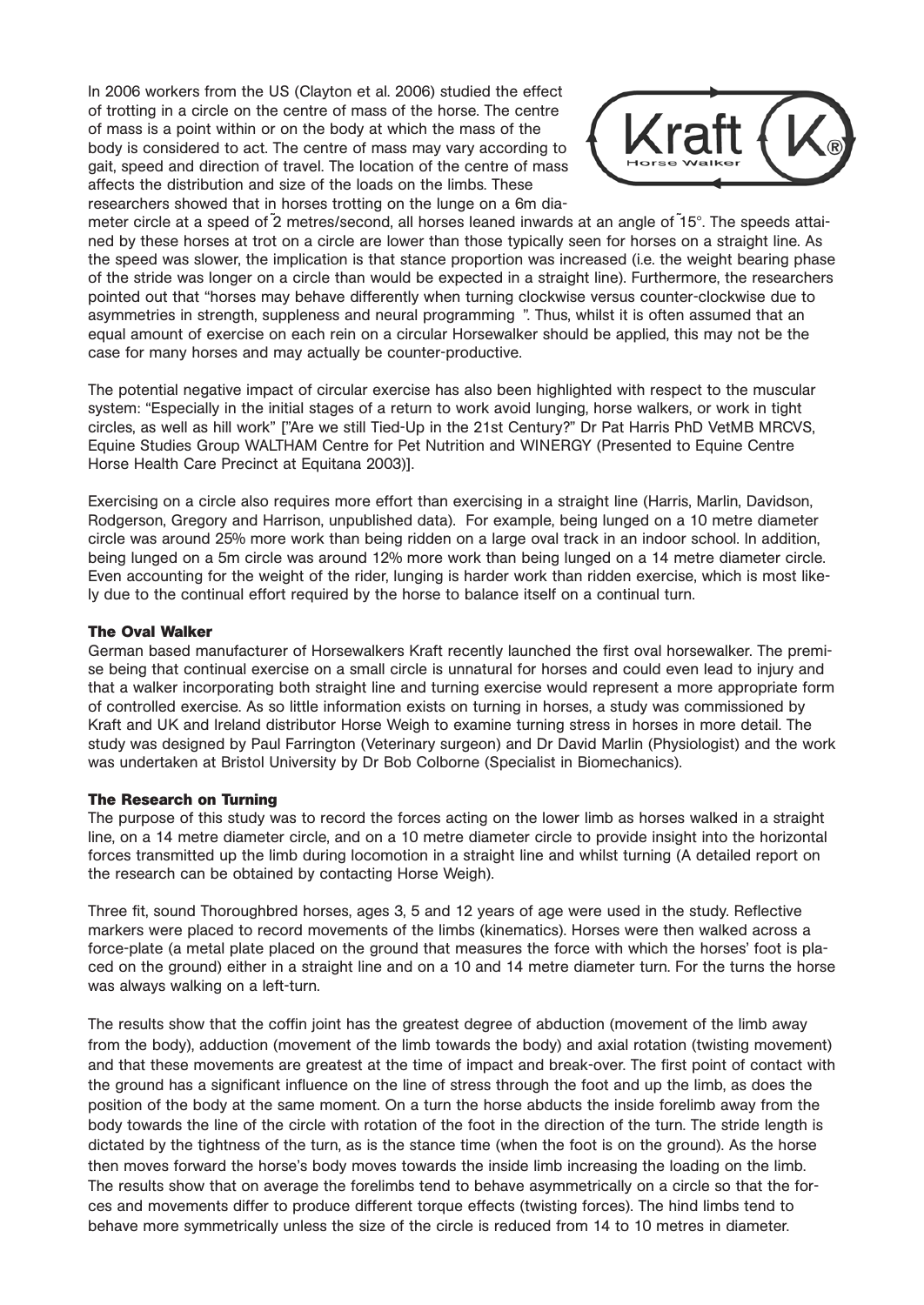### **Importance of Horsewalker Surfaces**

The walking surface will likely have an effect on the stresses experienced by a limb. If the surface allows reasonably free twisting of the hoof when weight bearing, the stresses between the hoof and ground will be small. However, any ground surface that holds the hoof and impedes this horizontal rotation will probably impart higher loads to the joints of the lower limb. Large turning forces should be avoi-



ded when the limb is vertically loaded (i.e when the weight of the horse's body is over the limb and the limb is on the ground). It is also important that the walking surface is level to avoid tilting of the hoof during weightbearing. A walking track that is worn in the middle and that causes rotation of the joints in the foot is likely to cause larger and uneven forces to the lower limb joints and associated tendons and ligaments.

### Implications for Oval versus Round Horsewalkers

The research conducted by Horse Weigh/Kraft and a review of other scientific studies shows that turning is not equivalent to exercise in a straight line. Turning exercise is harder than exercise in a straight line and loads the bones in a different way. Furthermore, on small turns the inner and outer limbs may not behave in the same way as on larger circles. This may have implications for horses with pre-existing musculoskeletal injuries. The advantage of the oval walker is that it combines straight line and turning exercise that mimics the exercise that a horse will do when being ridden or when free at pasture. It is also clear that small diameter round walkers (10 metre diameter or less) are less desirable than round walkers of 14 metre diameter or greater. Small diameter round walkers increase the loading and asymmetry and increase the work compared with larger diameter walkers. Small diameter round walkers are not recommended.

In conclusion, there appear to be significant advantages to using a walker of oval design as opposed to a round design as exercise on the oval loads the limbs with a combination of straight and turning movements, as would be experienced during riding or in free movement.

### **REFERENCES**

Chateau H, Degueurce C and Denoix J-M. (2004) Evaluation of three-dimensional kinematics of the distal portion of the forelimb in horses walking in a straight line. American Journal of Veterinary Research, 65(4): 447-455.

Chateau H, Degueurce C and Denoix J-M. (2005) Three-dimensional kinematics of the equine distal forelimb: Effects of a sharp turn at the walk. Equine Veterinary Journal, 37(1): 12-18.

Clayton HM et al. 3D kinematics of the interphalangeal joints in the forelimb of walking and trotting horses. Veterinary and Comparative Orthopaedics and Traumatology (In press).

Clayton, HM and Sha, DH (2006) Head and body centre of mass movement in horses trotting on a circular path. Equine Exercise Physiology (7), Equine Vet J suppl 36, 462-467.

Davies HM and Merritt JS. (2004) Surface strains around the midshaft of the third metacarpal bone during turning. Equine Veterinary Journal, 36(8): 689-692.

Dyson SJ. (1991) Lameness due to pain associated with the distal interphalangeal joint: 45 cases. Equine Veterinary Journal, 23: 128-135.

Swanson TD. (1988) Degenerative disease of the proximal interphalangeal (pastern) joint in performance horses. Proceedings of the American Association of Equine Practitioners, 34: 393-397.

Wright IM. (1993) A study of 118 cases of navicular disease: Clinical features. Equine Veterinary Journal, 25(6): 477-481.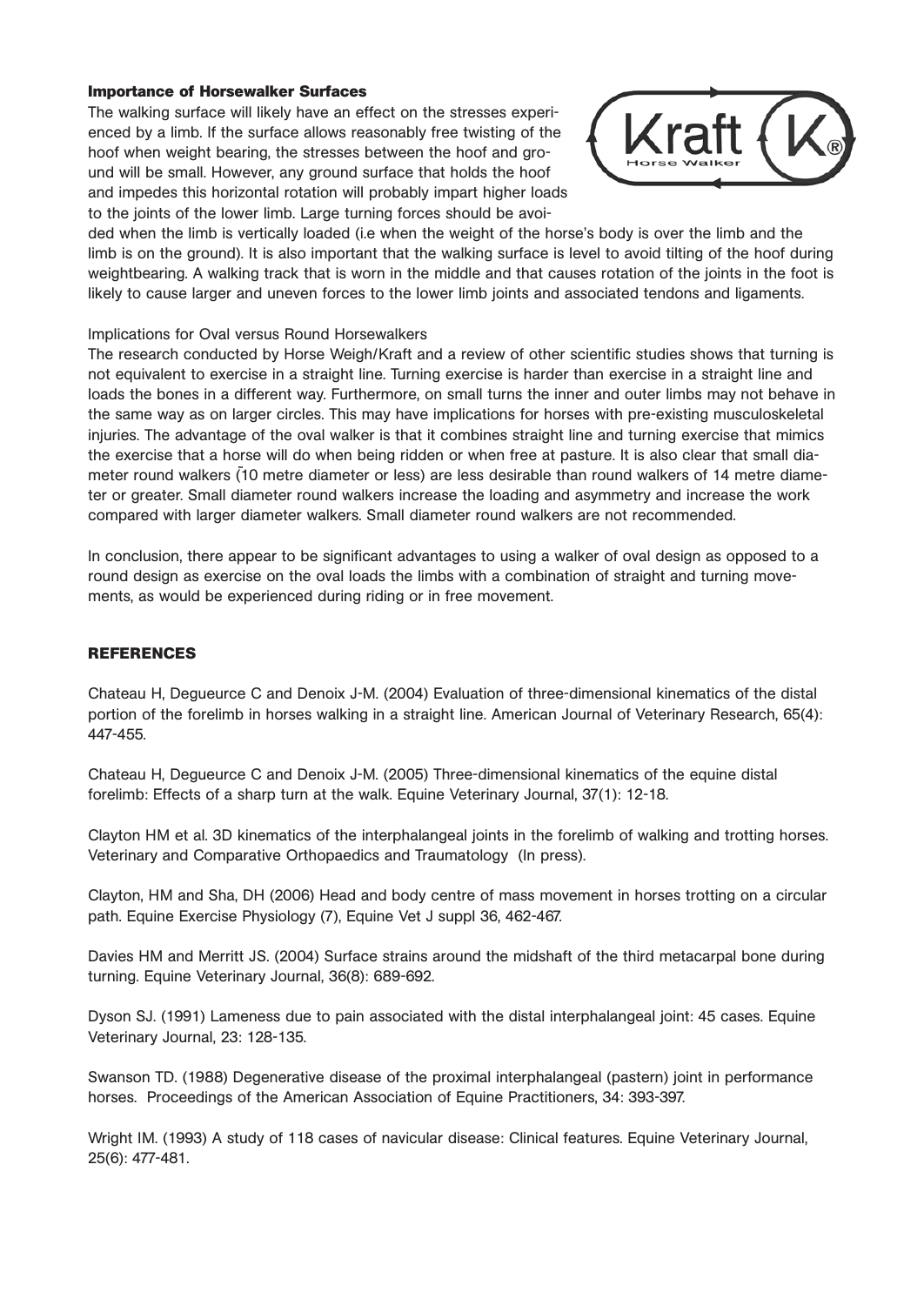

### **Paul Farrington BvetMed MRCVS**

Paul Farrington has worked in equine practice for 35 years specialising in sports horses and competition.



This included attendance at race-

course meetings, point to points and other competitions. He was appointed as vet to the senior British Three Day Event team from 1988 to 1992 (Barcelona Olympics)

In addition to his practice duties he has for many years acted as a consultant within the equine insurance industry.

Since 1992 he worked for the FEI at many events throughout Europe and beyond in showjumping dressage and eventing including as associate veterinary delegate at Badminton Horse Trials.

He is currently a member of the FEI Veterinary Committee.

Paul's equine practice in Newbury, Berkshire, UK.



### **Dr David Marlin**

David Marlin obtained his PhD from Loughborough University in 1989 based on work undertaken at the Animal Health Trust on the metabolic response to high-intensity exercise and training in the Thoroughbred racehorse. He then worked for three years as an exercise physiologist for racehorse train-

er Luca Cumani in Newmarket. From 1993-1996 he undertook studies on thermoregulation and transport of horses relating to the 1996 Atlanta Olympic Games.

His main areas of professional interest are respiratory function in man and animals in health and disease with special focus on asthma, thermoregulation and general exercise physiology. From 1990 until 2005 he worked at the Animal Health Trust in Newmarket, with the position of Head of Physiology from 2000 until 2005. He currently works as a scientific consultant, as a director of a nutrition company and holds the position of Visiting Professor in Cardio respiratory Physiology at the University of Bristol. He is the author of over 150 scientific papers and book chapters.

David's other affiliations and positions include Sports Science consultant to the British Equestrian Federation, member of the editorial board of the Equine Veterinary Journal, member of the Specialists Consultants Board for Equine Veterinary Education, author of Equine Exercise Physiology, Visiting Professor at Nottingham Trent University, International Committee Member of the International Conference on Equine Exercise Physiology, Board Member of the Veterinary Comparative Respiratory Society and editor of Equine and Comparative Exercise Physiology. David has been working with the FEI in the lead up to the 2008 Beijing Olympics advising on climate considerations for the Equestrian Disciplines, which will be held in Hong Kong. He is also jointly leading the FEI Initiative for Welfare in Endurance with Prof Leo Jeffcott.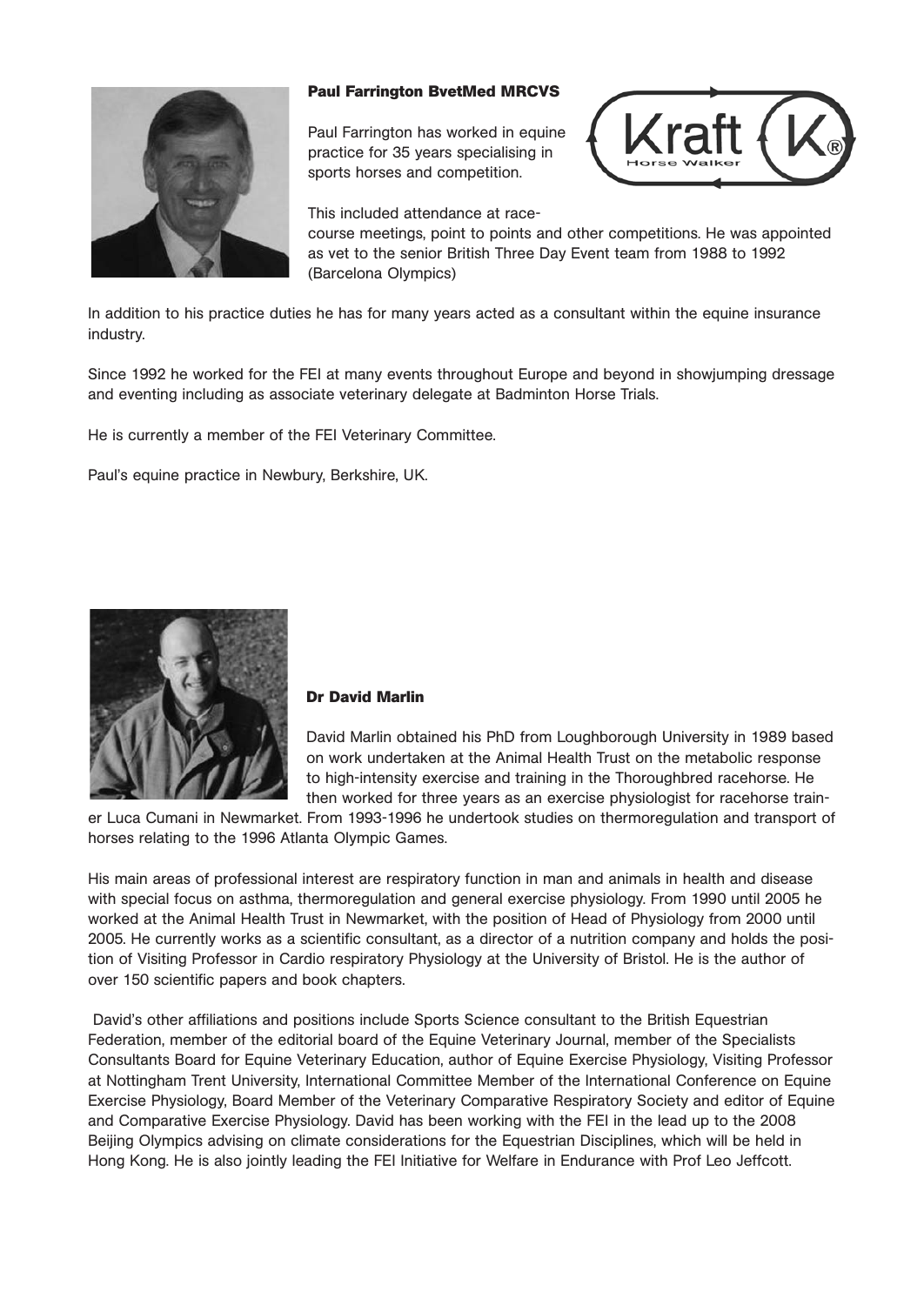### **Eine Besprechung der möglichen Vorteile ovaler Pferdeführanlagen Paul Farringdon BvetMed MRCVS and Dr David Marlin BSc (Hons) PhD**



# **EINFÜHRUNG**

Führanlagen (elektromechanische Vorrichtungen, die es erlauben, mehrere Pferde gleichzeitig auf kontrollierte Art und Weise zu trainieren) werden in der Handhabung und im Training von Pferden ausgiebig genutzt. Sie erlauben eine kontrollierte Ausbildung von Pferden bei Schritt und Trab. Sie sind weniger arbeitsintensiv als andere Formen des kontrollierten Trainings, so wie handgeführter Schritt, Longieren oder Reiten. Führanlagen können aus einer Reihe von unterschiedlichen Gründen genutzt werden, einschließlich des Aufwärmens und Abkühlens vor einer Reitübung, als ein Weg um Langeweile bei Pferden abzubauen, die im Stall gehalten werden, für kontrolliertes Training als Teil eines Reha-Programmes und als Ergänzung zum Ausreiten. Führanlagen werden auch oft dort benutzt, wo Reitübungen nicht wünschenswert oder möglich sind, wie z.B. bei der Vorbereitung junger Tiere für den Verkauf. Die meisten Pferde können innerhalb kurzer Zeit dazu trainiert werden, die körperliche Bewegung in einer Führanlage zu akzeptieren. Jegliche Form der Bewegung trägt das Risiko einer Verletzung mit sich, und während es scheinbar keine objektiven Informationen zur Sicherheit dieser Art von Bewegung gibt, wird allgemein zugestimmt, dass die Führanlage eine sehr sichere Form der Bewegung ist.

Bis vor kurzem wurden Führanlagen ausschließlich in einem Rund gebaut, in dem das Pferd ständig auf kreisförmiger Strecke seine Runden zieht. Der Radius (Enge) der Kurve wird dabei vom Durchmesser der Führanlage bestimmt - je größer die Führanlage, desto gleichmäßiger die Kurve. Momentan variieren die handelsüblichen Führanlagen zwischen ungefähr 10 bis 30 Meter Durchmesser. Nach dem gängigen Design gibt es einen Pfahl in der Mitte, von dem Arme ausgehen, die die sich bewegenden Verteiler unterstützen, die die Pferde trennen, aber diese gleichzeitig durch das Drehen des Mittelpfahls zum Laufen anregen, und damit wiederum die Verteiler bewegen. Während die meisten Führanlagen entweder im Uhrzeigersinn oder gegen den Uhrzeigersinn funktionieren können, bewegt sich das Pferd in einer Führanlage trotzdem ständig im Kreis.

Das Laufen bei Schritt oder Trab in einem Kreis für längere Zeiträume muss für das Pferd zum Großteil als unnatürlich betrachtet werden. Pferde auf einer Weide, egal ob grasend oder sich bewegend, laufen in sämtliche Richtungen und niemals nur in eine ständige Richtung. Das gleiche gilt für berittene Bewegung. Kein Reiter würde sein oder ihr Pferd 30 Minuten kontinuierlich im Kreis reiten, selbst wenn er oder sie in einem abgegrenzten Gebiet reitet. Beispielsweise schließt ein Dressurtest viele Änderungen der Zügel und Laufen in einer geraden Linie sowie von Kurven ein. Das Longieren ist eine andere Art von kontrollierter, nicht-berittener Bewegung, die gemeinhin von Pferdebesitzern oder -trainern verwendet wird. Longieren kann anstatt von berittener Bewegung oder als Aufwärmen für das Pferd verwendet werden, bevor es bestiegen und geritten wird. Länger dauerndes Longieren ist jedoch nicht ratsam, und zusätzlich ist wie bei kreisförmigen Führanlagen der häufige Zügelwechsel üblich.

Das ständige Laufen einer Kurve kann sich schädlich auf den Bewegungsapparat auswirken (Muskeln, Knochen, Sehnen, Bänder und Gelenke). Beispielsweise gilt es als weithin anerkannt, dass sich Zeichen von Lahmheit bei Pferden verschlimmern, die in einem Kreis ausgeführt werden (Swanson 1988, Wright 1993). Dies wird allgemein von tierärztlichen Chirurgen bei Untersuchungen zur Lahmheit verwendet. Auch wird vermutet, dass scharfe Kurven zu Verletzungen an den distalen Gliedmaßenstrukturen beitragen können (z.B. die Strukturen, die am weitesten vom Körper entfernt sind, so wie der Fuß) (Dyson 1991; Chateau et al. 2005). Dies setzt voraus, dass das Laufen von Kurven die Gewichtsverlagerung in den Gliedmaßen verändert. Die Oberfläche, auf der ein Pferd longiert wird, kann ebenso bestimmen, ob Lahmheit sichtbar ist, oder nicht; ein Pferd mag keine Merkmale von Lahmheit aufweisen, wenn es auf einer weichen Oberfläche geführt wird, aber weist diese möglicherweise auf, wenn es in einem Kreis derselben Größe auf einer härteren oder unebenen Oberfläche geführt wird.

Die meiste Forschung auf dem Gebiet, wie sich Pferde bewegen, hat sich auf Pferde im Schritt oder Trab auf gerader Linie, oder auf Laufbändern konzentriert, und es gibt lediglich eine begrenzte Anzahl von Studien über Pferde, die sich in einem Kreis bewegen.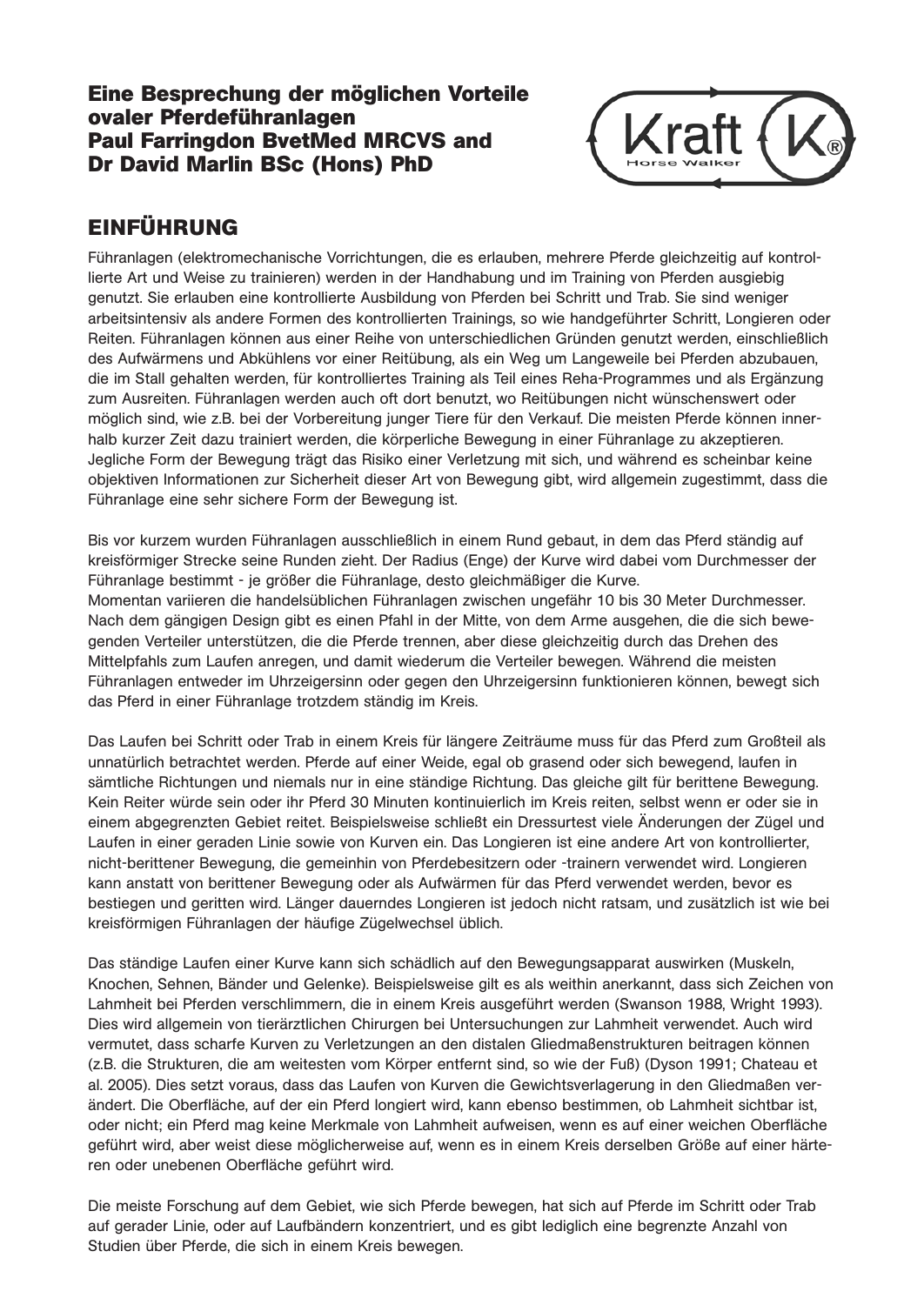Nur eine kinematische (bewegungs-) Studie (Chateau et al. 2005) hat die Auswirkungen des Laufens einer Kurve auf die distalen Gelenkbewegungen bewertet. Pferde, die eine scharfe (1,5m Durchmesser) Linkskurve gehen zeigen auf, dass die Schrittlänge verkürzt ist, aber die Stellungszeit (Zeit, in der der Huf auf dem Boden ist) ist länger. Diese Arbeit zeigte auch, dass sich das Unterbein und der Fuß drehen, wenn sich das Gewicht des Pferdes über das Gliedmaß verlagert.



Forschung aus Australien (Davies & Merritt 2004) zeigte, dass die äußere Kante des Sprungbeins während dem Laufen einer geraden Linie auf einer flachen Oberfläche nicht bedeutend belastet wird. Die gleiche Forschergruppe zeigte auch in einer anderen Studie, dass die Oberflächenbelastungen am Sprungbein während dem Laufen zwischen inneren und äußeren Vordergliedern variieren. Auf der innen liegenden Oberfläche des Sprungbeins ist der Druck auf den Knochen in dem äußeren Gliedmaß am größten, und das sich Strecken des Knochens ist am inneren Gliedmaß am größten. Auf der äußeren Oberfläche des Sprungbeins sind sowohl die Druck- als auch Dehnungshöchstwerte beim inneren Gliedmaß am größten, welches auch die höchsten verzeichneten Druckbelastungen zeigte. Auf der dorsalen (vorderen) Oberfläche des Knochens (wo es bei jungen Pferden zu gerundeten Schienbeinen kommt), waren die Druckbelastungen am äußeren Gliedmaß am höchsten und waren auf größeren Kreisen erhöht. Daraus schlossen sie, dass Laufen im Kreis erforderlich ist, um einen normalen Knochen zu erhalten, da das Laufen bei geringer Geschwindigkeit in einer geraden Linie lediglich die äußere Kante des Sprungbeins belastet.

2006 haben Forscher aus der USA (Clayton et al. 2006) die Auswirkung von Traben im Kreis auf den Schwerpunkt des Pferdes untersucht. Der Schwerpunkt ist ein Punkt innerhalb oder auf dem Körper, an dem die Körpermasse als wirkend erachtet wird. Der Schwerpunkt kann nach Gangart, Geschwindigkeit und Bewegungsrichtung variieren. Die Position des Schwerpunkts beeinträchtigt die Verteilung und die Größe der Belastungen an den Gliedmaßen. Diese Forscher zeigten, dass sich bei Pferden im Trab, die in einem Kreis mit einem Durchmesser von 6m bei einer Geschwindigkeit von 2 Metern/Sekunde longiert werden, alle Pferde in einem Winkel von 15° nach innen gelehnt haben. Die bei diesen im Kreis trabenden Pferden erreichten Geschwindigkeiten sind geringer als die, die normalerweise bei Pferden auf einer geraden Linie gesehen werden. Da die Geschwindigkeit geringer war wird angenommen, dass die Stellungsproportion höher war (z.B. war die Phase der Gewichtsbelastung des Schrittes in einem Kreis länger, als es in einer geraden Linie erwartet werden würde). Weiterhin wiesen die Forscher darauf hin, dass "sich Pferde aufgrund von Asymmetrien in der Kraft, Weichheit und neuraler Kodierung unterschiedlich verhalten können, wenn sie den Kreis nach dem Uhrzeigersinn bzw. gegen den Uhrzeigersinn laufen...". Daher mag, obwohl es oft angenommen wird, dass ein gleichmäßiger Betrag von Betätigung an jedem der Zügel in einer kreisförmigen Führanlage angewendet werden soll, dies für viele Pferde nicht der Fall sein und könnte sogar kontraproduktiv sein.

Die mögliche negative Auswirkung von Bewegungsübungen im Kreis wurde ebenso in Hinblick auf das muskuläre System hervorgehoben: "Besonders in der Anfangsphase einer Wiederaufnahme der körperlichen Arbeit, vermeiden Sie Longieren, Führanlagen oder das Arbeiten in kleinen Kreisen genauso, wie Arbeiten an einem Hügel" ["Are we still Tied-Up in the 21st Century?" Dr Pat Harris PhD VetMB MRCVS, Equine Studies Group WALTHAM Centre for Pet Nutrition and WINERGY (2003 dem Equine Centre Horse Health Care Precinct in Equitana vorgestellt)].

Auch erfordert das Laufen in einem Kreis eine größere Anstrengung als das Laufen in einer geraden Linie (Harris, Marlin, Davidson, Rodgerson, Gregory and Harrison, unveröffentlichtes Material). Beispielsweise war es ca. 25% mehr Arbeit, in einem Kreis mit dem Durchmesser von 10 Metern geführt zu werden, als auf einer großen ovalen Strecke in einer Trainingshalle geritten zu werden. Zusätzlich war es ca. 12% mehr Arbeit, in einem 5m Kreis geführt zu werden, als in einem Kreis mit einem Durchmesser von 14 Metern. Selbst wenn man das Gewicht des Reiters in Betracht zieht, ist Longieren eine härtere Arbeit als das Reiten, was sich aller Wahrscheinlichkeit nach auf die ständigen Anstrengungen des Pferdes zurückführen lässt, sich selbst beim ununterbrochenen Laufen im Kreis auszubalancieren.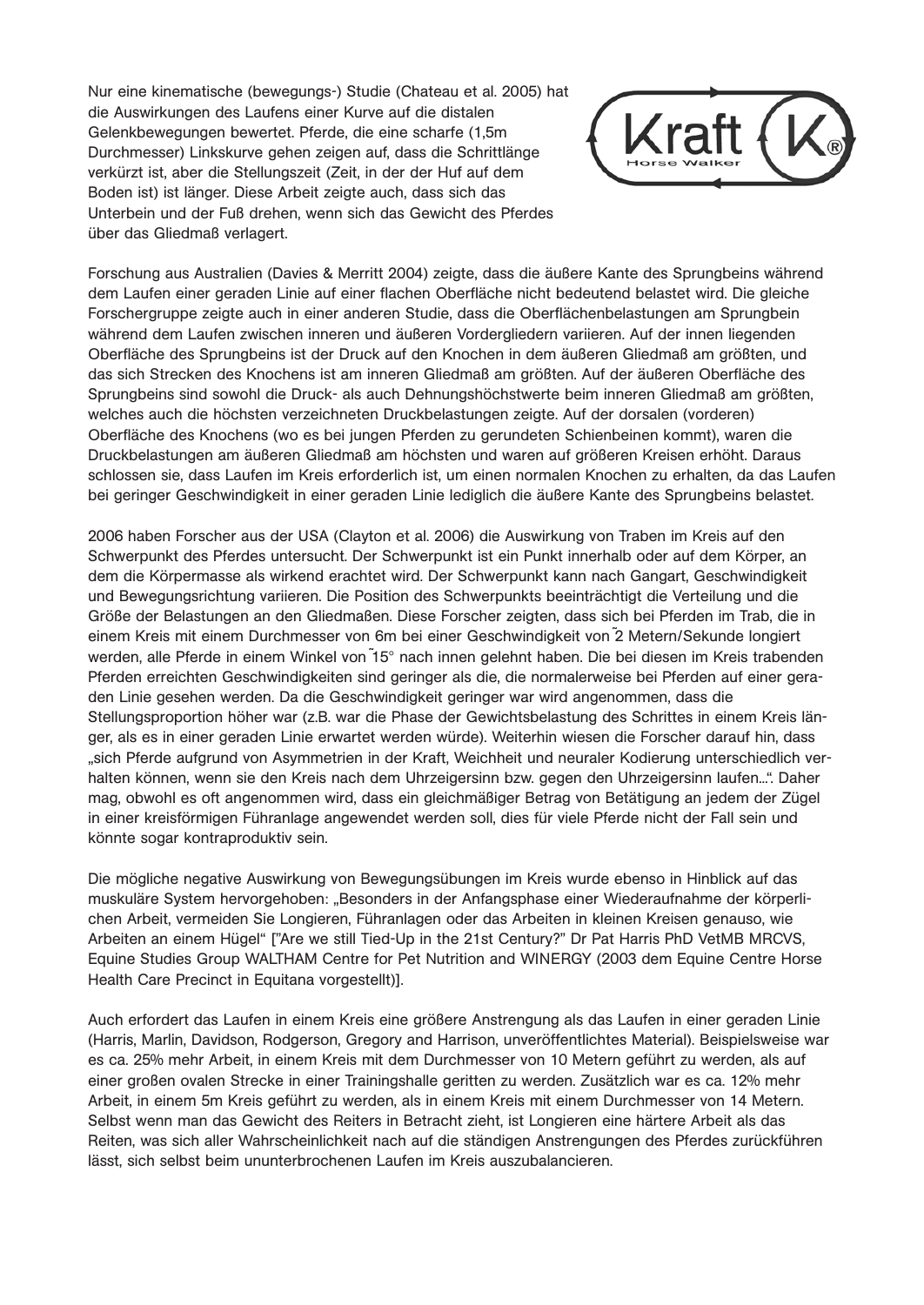### **Die ovale Führanlage**

Kraft, ein in Deutschland ansässiger Hersteller von Pferdeführanlagen, starteten kürzlich die erste ovale Führanlage. Die Annahme war, dass ständiges Laufen in einem kleinen Kreis für Pferde unnatürlich ist und sogar zu Verletzungen führen kann, und dass eine Führanlage, die sowohl eine gerade Linie als auch das Laufen einer Kurve einbezieht, eine passendere Form der kontrollierten Bewegung darstellen würde.



Da es so wenige Informationen zum Laufen eines Kreises bei Pferden gibt, wurde von Kraft und Horse Weigh, dem Vertriebsunternehmen für UK und Irland, eine Studie in Auftrag gegeben, um die Belastungen von Pferden, die eine Kurve laufen, detaillierter zu untersuchen. Die Studie wurde von Paul Farrington (tiermedizinischer Chirurg) und Dr. David Marlin (Physiologe) entworfen, und die Arbeit wurde bei der Universität Bristol von Dr. Bob Colborne (Spezialist für Biomechanik) durchgeführt.

### **Die Forschung über das Laufen einer Kurve**

Der Zweck dieser Studie lag darin, die Kräfte aufzuzeichnen, die auf das untere Gliedmaß wirken, während das Pferd in einer geraden Linie läuft, in einem Kreis mit einem Durchmesser von 14 Metern und einem Kreis mit einem Durchmesser von 10 Metern, um damit Einsicht in die horizontalen Kräfte zu ermöglichen, die während der Fortbewegung in einer gerade Linie und während dem Laufen einer Kurve auf das Gliedmaß übertragen werden (Ein detaillierter Bericht über die Forschungsarbeit kann von Horse Weigh erhalten werden).

Drei gut trainierte, gesunde Vollblütler im Alter von 3,5, und 12 Jahren wurden in dieser Studie verwendet. Reflektierende Markierungen wurden angebracht, um die Bewegungen der Gliedmaßen (kinematisch) aufzuzeichnen. Die Pferde wurden dann über eine Kräfte-Platte geführt (eine Metallplatte auf dem Boden, die die Kraft misst, mit der der Fuß des Pferdes auf den Boden gestellt wird), und zwar entweder in einer geraden Linie, oder in einem Kreis mit Durchmesser 10 und 14 Meter. Die Kurven, die das Pferd lief, waren stets Linkskurven.

Die Ergebnisse zeigen, dass das Sarggelenk den größten Grad von Abspreizung (Bewegung des Gliedmaßens vom Körper weg), Anziehung (Bewegung des Gliedmaßens zum Körper hin) und Achsenrotation (drehende Bewegung) aufweist, und dass diese Bewegungen zum Zeitpunkt der Belastung und des Kipppunktes am größten sind. Der erste Kontaktpunkt mit dem Boden hat eine bedeutsame Einwirkung auf die Belastungslinie durch den Fuß und das Gliedmaß aufwärts, genauso wie die Positionierung des Körpers zum gleichen Zeitpunkt. In der Kurve spreizt das Pferd das innere Vordergliedmaß vom Körper in Richtung der Linie des Kreises mit einer Drehung des Fußes in Richtung der Kurve ab. Die Schrittlänge ist durch die Enge der Kurve vorgeschrieben, genauso wie die Stellungszeit (wenn der Fuß auf dem Boden ist). Indem sich das Pferd dann vorwärts bewegt, bewegt sich der Körper des Pferdes in Richtung des inneren Gliedmaßens und erhöht damit die Belastung des Gliedmaßens. Die Ergebnisse zeigen, dass die Vordergliedmaßen im Durchschnitt dazu neigen, sich in einem Kreis asymmetrisch zu verhalten, so dass die Kräfte und Bewegungen abweichen, um unterschiedliche Drehmomente (Drehkräfte) hervorzubringen. Die hinteren Gliedmaßen neigen dazu, sich symmetrischer zu verhalten, es sei denn die Größe des Kreises wird von einem 14 auf einen 10 Meter Durchmesser reduziert.

### **Wichtigkeit der Oberflächen der Führanlagen**

Die Oberfläche, auf der gelaufen wird, hat wahrscheinlich einen Einfluss auf die vom Gliedmaß erfahrenen Belastungen. Falls die Oberfläche ein verhältnismäßig freies Drehen des Gewicht tragenden Hufes erlaubt, werden die Belastungen zwischen dem Huf und dem Boden gering sein. Jegliche Oberfläche aber, die den Huf festhält und diese horizontale Drehbewegung verhindert, wird vermutlich höhere Belastungen auf das Gelenk des unteren Gliedmaßens legen. Große Drehkräfte sollten vermieden werden, wenn das Gliedmaß vertikal belastet ist (z.B. wenn das Gewicht des Körpers des Pferdes über dem Gliedmaß liegt, und sich das Gliedmaß auf dem Boden befindet). Es ist ebenso wichtig, dass die Oberfläche, auf der gelaufen wird, eben ist, um das Abkippen des Gewicht tragenden Hufes zu vermeiden. Eine Laufbahn, die in der Mitte abgelaufen ist und die die Drehung der Fußgelenke verursacht, ruft wahrscheinlich größere und ungleichmäßigere Kräfte an den Gelenken des unteren Gliedmaßens und an verbundenen Sehnen und Bändern hervor.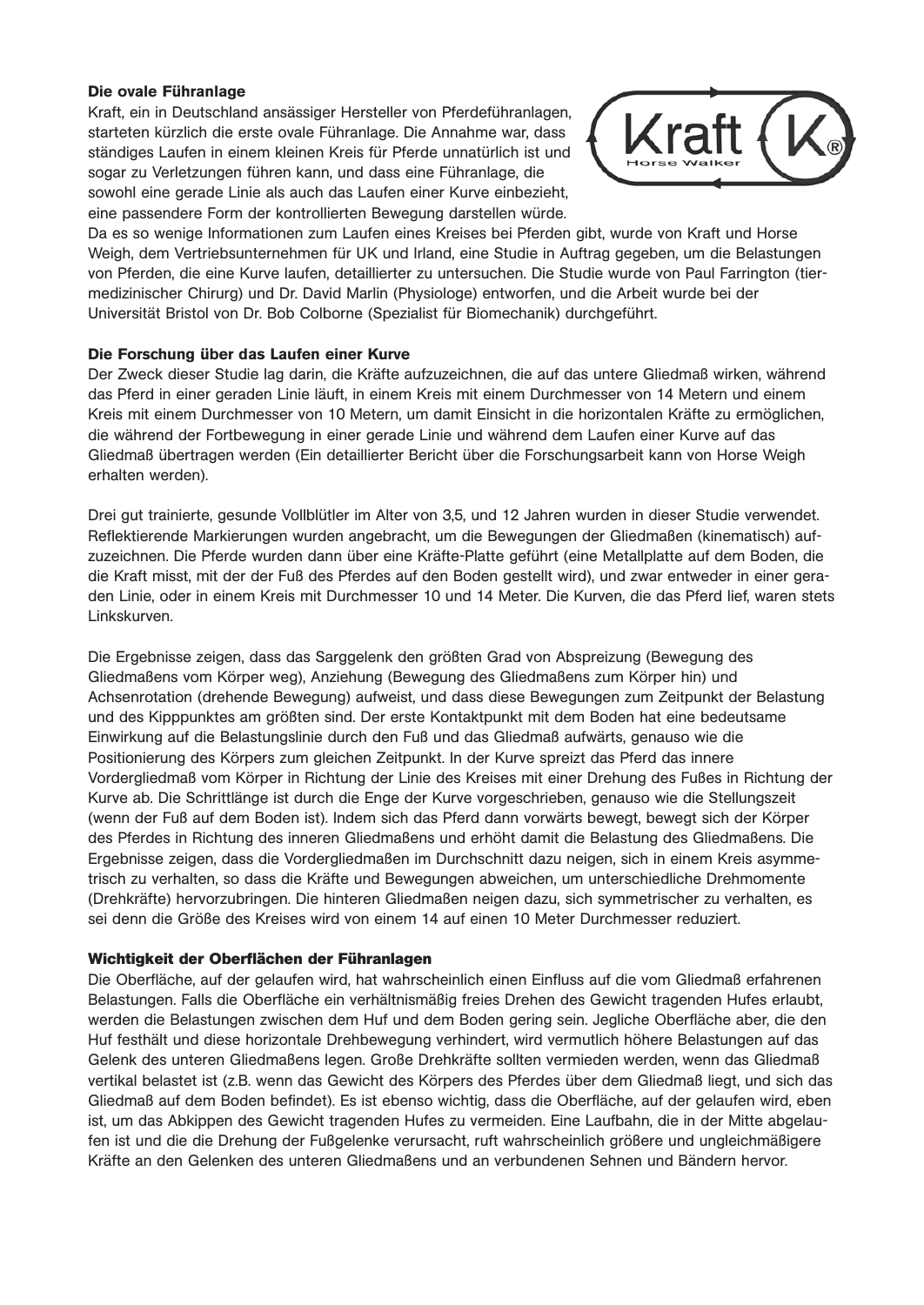### **Folgen für Ovale vs. Runde Führanlagen**

Das von Horse Weigh/Kraft durchgeführte Forschungsprojekt und eine Überprüfung von anderen wissenschaftlichen Studien zeigt, dass das Laufen einer Kurve dem Laufen einer geraden Linie nicht gleichgesetzt werden kann. Das Laufen einer Kurve ist schwerer als das Laufen einer geraden Linie und belastet die Knochen auf eine andere Art und Weise. Ferner kann es sein, dass sich die inneren und



äußeren Gliedmaßen bei kleinen Kreisen nicht so verhalten wie bei großen. Dies kann für Pferde mit bereits bestehenden Verletzungen im Bewegungsapparat Folgen haben. Der Vorteil der ovalen Führanlage besteht darin, dass sie Laufübungen in einer geraden Linie mit Kurven verbindet, die die Bewegungen nachahmen, die ein gerittenes oder freies Pferd auf einer Weide macht. Es ist auch klar, dass runde Führanlagen mit kleinem Durchmesser (Durchmesser von ~10 Metern oder weniger) weniger wünschenswert sind als runde Führanlagen mit einem Durchmesser von 14 Metern oder größer. Runde Führanlagen mit kleinem Durchmesser erhöhen die Belastung und Asymmetrie, und erhöhen im Vergleich mit Führanlagen größeren Durchmessers die verrichtete Arbeit. Runde Führanlagen kleineren Durchmessers werden daher nicht empfohlen.

Zusammenfassend scheinen sich bedeutsame Vorteile zu ergeben, wenn man eine Führanlage nach ovalem Muster im Gegensatz zu einem runden Muster verwendet, da das Laufen in einem Oval die Gliedmaßen mit einer Kombination von geradlinigen und kurvenartigen Bewegungen belastet, genauso wie es beim Reiten oder in freier Bewegung der Fall wäre.

### **QUELLENANGABEN**

Chateau H, Degueurce C and Denoix J-M. (2004) Evaluation of three-dimensional kinematics of the distal portion of the forelimb in horses walking in a straight line. American Journal of Veterinary Research, 65(4): 447-455.

Chateau H, Degueurce C and Denoix J-M. (2005) Three-dimensional kinematics of the equine distal forelimb: Effects of a sharp turn at the walk. Equine Veterinary Journal, 37(1): 12-18.

Clayton HM et al. 3D kinematics of the interphalangeal joints in the forelimb of walking and trotting horses. Veterinary and Comparative Orthopaedics and Traumatology (In press).

Clayton, HM and Sha, DH (2006) Head and body centre of mass movement in horses trotting on a circular path. Equine Exercise Physiology (7), Equine Vet J suppl 36, 462-467.

Davies HM and Merritt JS. (2004) Surface strains around the midshaft of the third metacarpal bone during turning. Equine Veterinary Journal, 36(8): 689-692.

Dyson SJ. (1991) Lameness due to pain associated with the distal interphalangeal joint: 45 cases. Equine Veterinary Journal, 23: 128-135.

Swanson TD. (1988) Degenerative disease of the proximal interphalangeal (pastern) joint in performance horses. Proceedings of the American Association of Equine Practitioners, 34: 393-397.

Wright IM. (1993) A study of 118 cases of navicular disease: Clinical features. Equine Veterinary Journal, 25(6): 477-481.